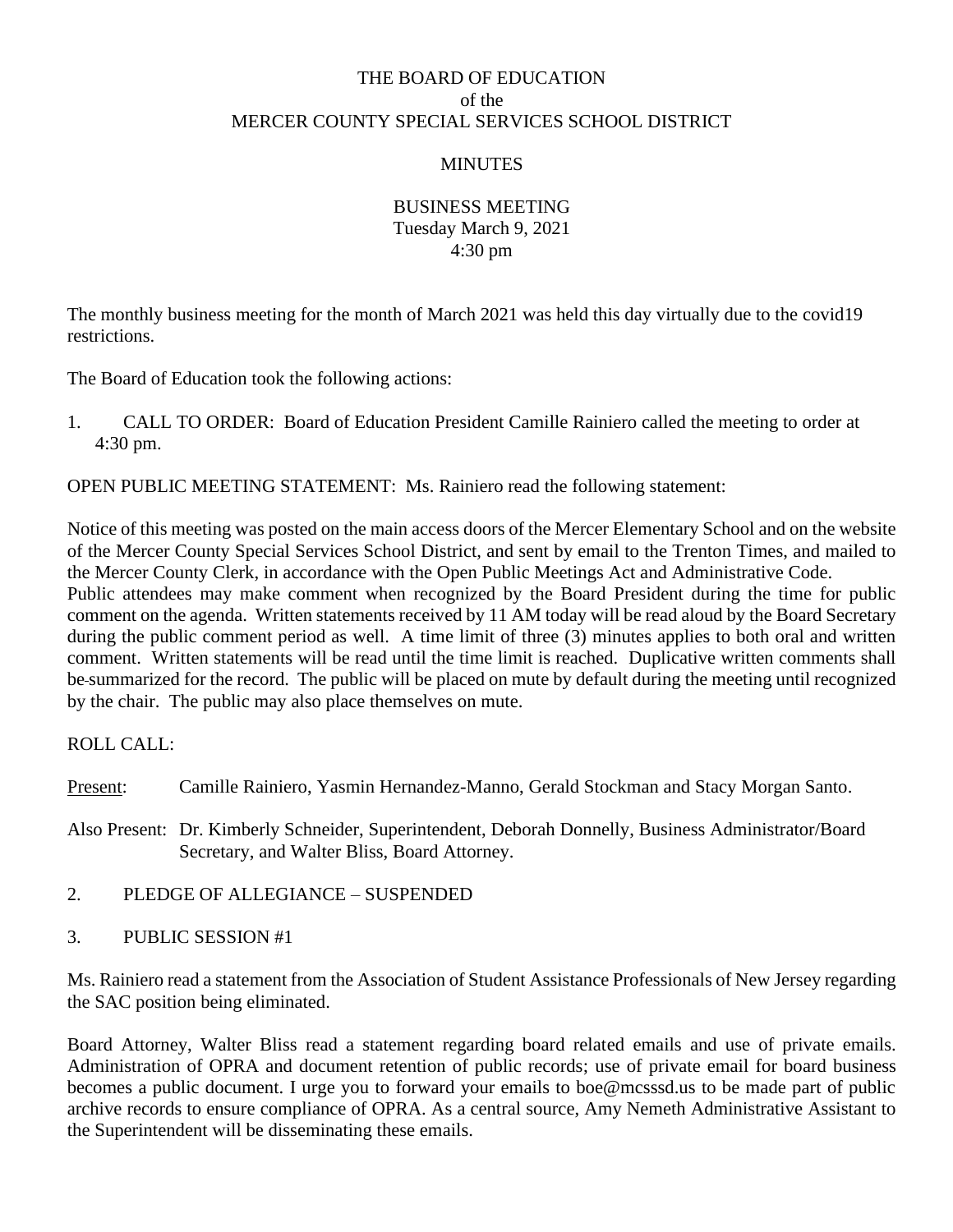Dr. Schneider said she was very excited over the weekend to hear the Mercer County Superintendents were able to complete DOH/DOE number of people in district to be eligible to receive vaccinations. Dr. Kim asked individuals to register as well. The pace of vaccinations is still slow, sites are receiving far less than demand. but we expect it to ramp up. Hopefully we wll be in a different place for May. Hybrid half day through June, principals have information coming to you. Talk about September opening five days a week. There are talks of variances and additional vaccines in the fall. We must keep up with science and the pandemic teams meet for discussion.

Barry Federovitch, parent at Mercer High School said I am the parent of a 19-year-old autistic child who will be losing his aide due to budget cuts. He lost his grandmother, and he has become more violent. He attends classes more than any other classmates. This is not in the best interest to change an aide mid-year. Dismissal of aide may be detrimental. I ask you to reconsider until the end of the school year.

Kristen Robinson, parent of Logan sits on various committees, has been in district for 15 years and voted to stay virtual. We are now getting vaccinated. Please open before ESY. Stop blaming Trenton.

Stephanie Moore, Parent of an 11-year-old student at Mercer Elementary School who is autistic and ADHD. Her son is struggling with virtual learning. He has communication deficits and social skills or lacking. The virtual platform is overwhelming. Needs to be in person. It breaks my heart he wants to drive around to see other children. He wants to interact with his peers. Doctor Kim please answer why parents, teachers and staff have not been a part of the decision making, and not by those impacted. Why are there only half day options. He cannot handle an inconsistent schedule. What is the plan to get back full time? I don't get any letters. How do I know there are letters are on the website? Do you expect to be back for ESY full time? All over the State special education is open five days a week. Trenton is not the only area with high cases. Not going to get away with how poorly this district is running. Continue down this path and there will be no school left. I cannot send my child back to district.

Janet Cerullo, Parent of 19-year-old daughter said the virtual learning platform has been a failure, it has caused extreme emotional stress. My daughter is now taking more medications as she's been diagnosed with clinical depression. I see no indication of you prioritizing our children. Asking all board members, why you are here? The welfare of so many depends on it. Did you do it to give back to your community? How did you answer the call? How do you inform yourself of CDC and science? Have you made efforts to see how other districts are doing it? I just want to go on the record to say thank goodness for the teachers and therapists who have supported us. I am disheartened with how this has been handled throughout this pandemic.

Elizabeth Breden, parent of a daughter at Mercer High School said we have been in district for 14 years. I sent an email on February 16th to the Board of Education. I sent it because the majority of it was about communication. Suggested all have district emails addresses. This zoom meeting setup is perfect. Ms. Breden went on to say there is no SPAG in MCSSSD, a state requirement. We are lacking as parents in the district. We need full time ESY with less kids and more space and a chance to test your ability to open full time. My daughter cannot do virtual learning, we touch base with the teachers, and we do it together.

Amanda Santos, parent of a son in Mercer Elementary School said I have to be honest I wanted my child in district for inclusive education. My child's teacher is nurturing and proved me wrong. She has done well, however we need to find alternate placement if we cannot attend four days full time and five days ESY. You continue to place the burden of teaching and therapies on the parents while you collect a hefty paycheck.

Christine Parr, parent of daughter at Mercer High School who is 20 years old and will be graduating in June. My daughter cannot walk or talk. She is like a one-year-old, she needs physical and occupational therapy. My husband is not a licensed physical therapist and cannot do what is asked. How can Ewing be in session but Mercer cannot? She has been vaccinated. Teachers have been vaccinated. We need to get back for PT. What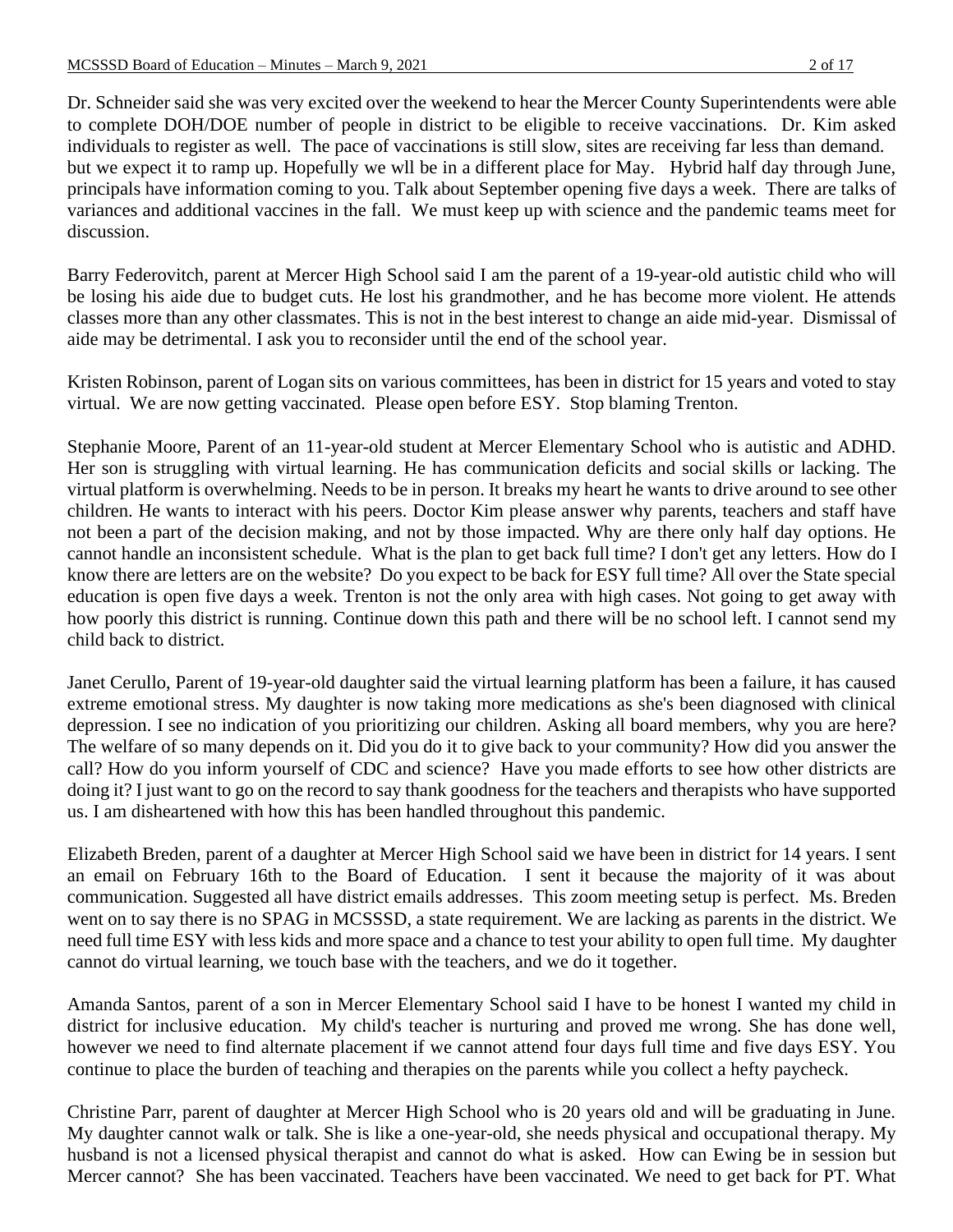has she gained? This is unconscionable, she is physically suffering. My husband is also at risk, he does not have the credentials. You should be ashamed, follow the science! Do not let my daughter suffer because of your incompetence.

Leah Pray, President of MCSSETA began reading a statement on behalf of MCSSETA (attached), time had run out and the statement was finished being read by Tina Jablonski, Vice President of MCSSETA who further read a resolution for a vote of no confidence in Dr. Schneider.

For the past 16 years, the members of the Mercer County Special Services Educational and Therapeutic Association (MCSSETA) have been providing the county's most vulnerable students with the individualized support and instruction despite a lack of leadership and collaboration from Superintendent Dr. Kimberly Schneider. For over a decade and a half, MCSSETA has worked to keep the school district functional for the sake of students and their families. However, Jan. 29, 2021, marked the breaking point. That's when Dr. Schneider blindsided staff, students, and district families by announcing a district plan to lay off 19 classroom assistants effective March 4 and 12 teachers effective April 3. While MCSSETA anticipated discussions about layoffs for the 2019-2020 school year, layoffs while a school year is still in progress are not only rare but educationally unsound.

Just this past week at Mercer Elementary School, the district had to recall some laid-off staff members when they realized they had seven children with autism in 3 classes and 13 children with behavioral challenges in another. These numbers exceeded limits set forth in New Jersey school administrative code. As a result, students were shuffled in and out and back in again to classes causing angst for these vulnerable children and undue stress on their parents and educators. Dr. Schneider's 16 years as superintendent should have prepared her to avoid this type of oversight.

Dr. Schneider seems to show no interest in getting to know the district's students or staff. She rarely visits buildings. There's no evidence of her guiding or supporting new building-level administrators resulting in a constant churning of school leadership. According to the NJ Department of Education's latest School Performance Reports, only about half of the district's administrators have at least four years of experience in the school district. The state average is 77 percent. Further compounding the problem are the qualifications of the administrative staff she hires. The average number of years of public school experience for district administrators is 7.5 years compared to the state average of 16 years. A prime example of her incompetence is her selection of a Human Resources manager with no experience who was serendipitously hired when she applied to be a substitute teacher.

Dr. Schneider's communications skills have also caused undue confusion and disruption for parents and staff. Parents did not learn about the impending layoffs of 31 staff members until they saw it in the newspaper and on the evening news. The shuffling of students at the Mercer Elementary School this past week was further complicated by lapses in communication with staff and parents. Many parents are struggling with virtual instruction and have expressed frustration to staff that they feel that they have no voice in district decisions. As a result, some parents have pulled their children out of the school district, further exacerbating the district's budgetary and enrollment problems.

Dr. Schneider's fiscal mismanagement is evident from her inaction to enact budgetary adjustments at the end of the 2019-20 school year when 41 students graduated and enrollment remained stagnant. Had she acted to lay off staff at that time, they would have had the opportunity to seek jobs in other school districts instead of being laid off mid school year. She makes no attempts to attract new students or obtain grants or outside funding to keep school programs intact.

Dr. Schneider is out of touch with the student population entrusted to her. She does not seem to recognize the detrimental effects of instability and extended virtual instruction on academically, emotionally, behaviorally, and physically challenged students. She has resisted engaging parents and staff on school building reopening plans and continues to push for severe mid-year staffing cuts which will have a disastrous effect on already fragile students and families.

Additionally, Dr. Schneider continually rejects staff input on district innovations which could improve instruction and student outcomes. She has invested scarce budget dollars in curricula not suited for the student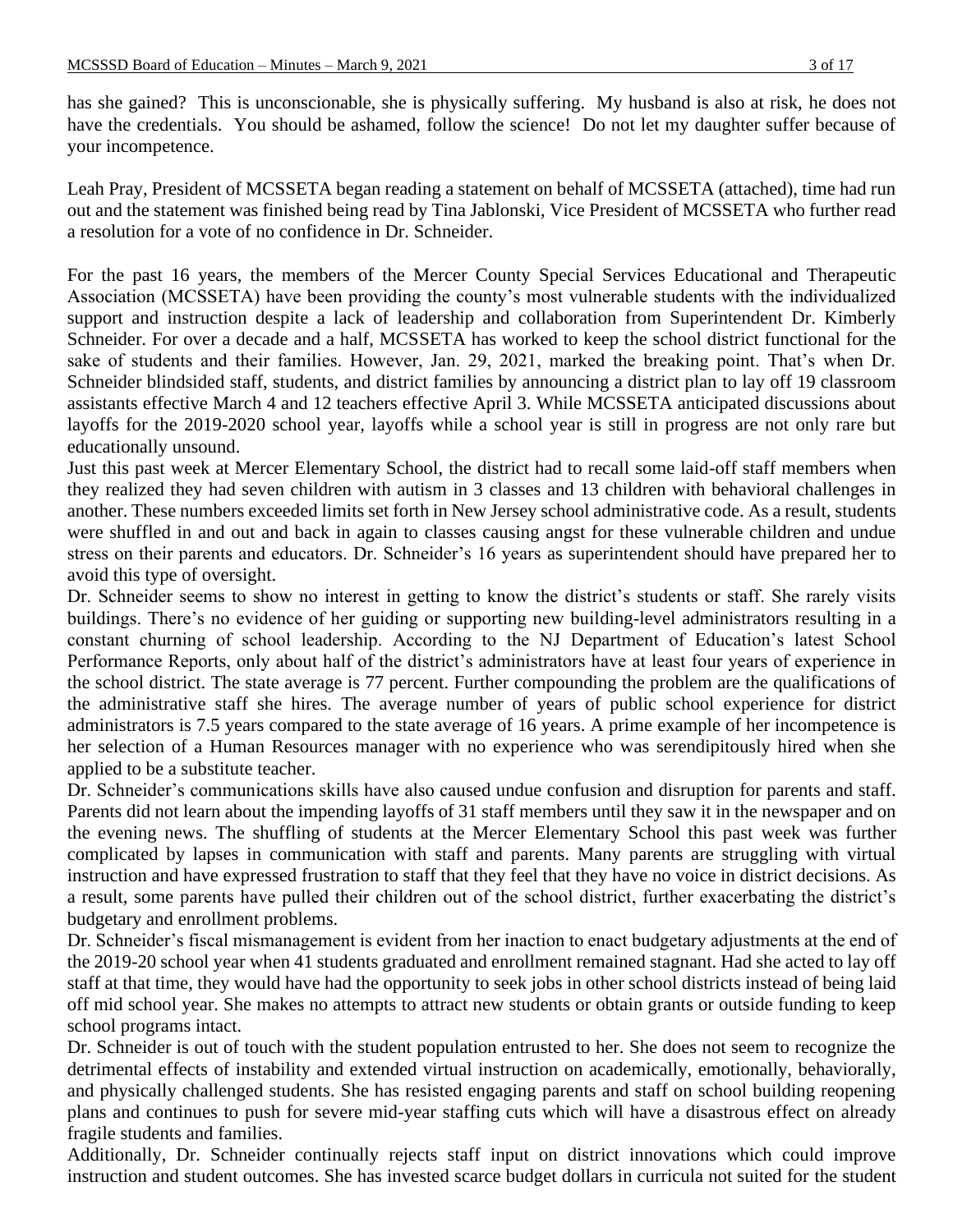population and has made no visible attempts to forge partnerships with area businesses, foundations, or community groups to expand district opportunities for students.

The Mercer County Special Services Educational and Therapeutic Association thereby offers the following: WHEREAS, over the last ten years of Dr. Schneider's leadership, student enrollment has decreased by nearly 30 percent;

WHEREAS, Dr. Schneider has not made evident any marketing plan or concerted effort to attract more students from Mercer County or nearby counties in Pennsylvania to the school district to increase student enrollment;

WHEREAS, Dr. Schneider has not been a visible presence in school buildings and has limited interaction with students and staff in an educational setting;

WHEREAS, Dr. Schneider has exhibited a lack of leadership for her administrative staff resulting in excessive turnover of principals and other administrators and a lack of stability for staff and students;

WHEREAS Dr. Schneider has demonstrated incompetence in budgetary planning and fiscal management of the Mercer County Special Services School District;

WHEREAS, according to Dr. Schneider's Superintendent's message from the district website "Our primary goal is to prepare challenged children and adults to become productive members of society in a highly costefficient manner," yet she has failed to exhibit any understanding of what is needed to prepare students or cost efficiency;

WHEREAS, Dr. Schneider seems to have no understanding of New Jersey school administrative code as related to students with special needs;

WHEREAS, Dr. Schneider has failed to communicate with staff and building administrators or included them in any district decision-making or collaborative projects;

THEREFORE, BE IT RESOLVED, for the reasons stated above and more, we, the members of the Mercer County Special Services Educational and Therapeutic Association, are undertaking a vote of no confidence in Superintendent Dr. Kimberly Schneider.

Ms. Rainiero responded by saying she has seen a list of marketing plans and efforts. You may want to rethink your statements next time.

Meredeth Nuva, parent of Joseph who spoke saying he misses being in the building. I want to go back to school, said Joseph. Ms. Nuva went on to say you are failing him, he thrives in school. I am completely disappointed in the board. My house has turned into a school for my son. 2 weeks ago, he developed seizures. His teachers were praying for him. You were letting them all down. You are appointed, you are on notice, you have our attention and the worst place to be is at the attention of a special needs parent. Look to full day hybrid, you are letting them down.

Ashley Openheimer, parent of a daughter at Mercer Elementary School read a letter from her daughter asking for help. I'm 10 years old I am not able to verbalize, but I'm always laughing, I love everything and everyone, I love school and to be with others who are like me. When I am not in school I'm sad. I do not see everyone using the computer and I feel left out. Mom keeps telling me to stop walking on my toes. I cannot hold things like I used to. I was doing better when I was in school. I need someone to help me I cannot concentrate on the computer screen. Lately I am sad, I don't want to laugh or eat, it's been too long. Please fight for me, you are my hope to happiness again.

Chris Lada, parent of son with multiple delays. We are probably going to transfer to Burlington soon because they are open. Open the school, what are you waiting for? No one will blame you; this is the easiest decision of your life… open the schools!

Ms. Morgan Santo commented as a new board member I am not able to meet in person or visit the schools during the pandemic. I am glad people came forward. I have taken it to heart.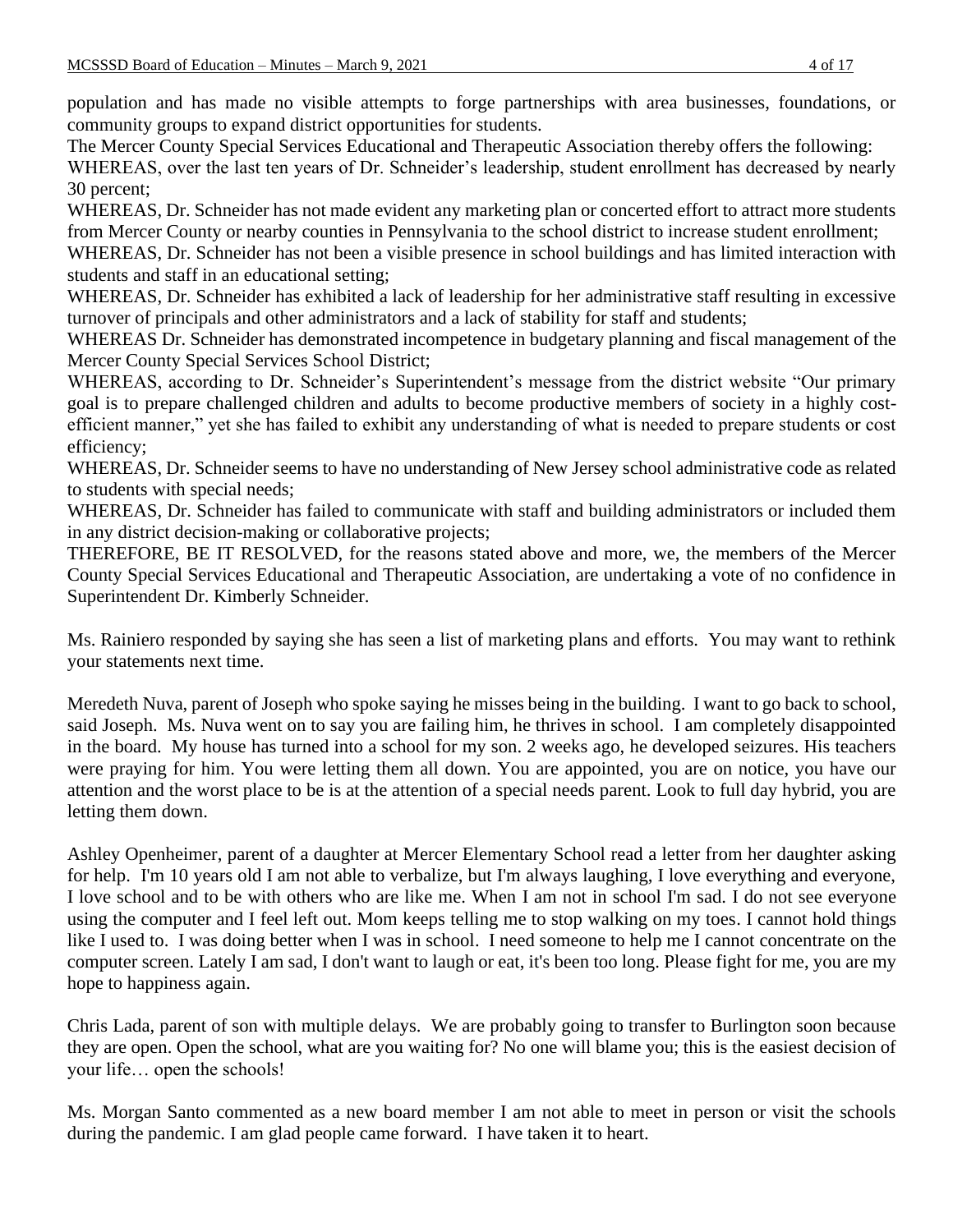Mr. Stockman added to Ms. Santos's comments and said he would like a copy of the letter from the union. We have heard an earful from the public and the union for which I supported for a period of time we need to go virtual.

| Bd. of Ed.      | Motion | Second | Aye | Nay | Abstain    | Absent |
|-----------------|--------|--------|-----|-----|------------|--------|
|                 |        |        |     |     |            |        |
| Morgan Santo    |        | Χ      | Χ   |     |            |        |
| Stockman        | X      |        | X   |     |            |        |
| Lewis           |        |        |     |     |            | X      |
| Vena            |        |        |     |     |            | X      |
| Hernandez-Manno |        |        | X   |     |            |        |
| Rainiero        |        |        |     |     | $X$ 2/2/21 |        |
|                 |        |        |     |     | only       |        |

## 4. Approval of the February 2, & March 2, 2021 Board Meeting Minutes

## 5. Bills to be Approved and addendum totaling \$3,834,579.18 authorization of transfers within program areas as approved by the Superintendent.

| Bd. of Ed.      | Motion | Second | Aye       | Nay | Abstain | Absent |
|-----------------|--------|--------|-----------|-----|---------|--------|
|                 |        |        |           |     |         |        |
| Morgan Santo    |        |        | $\Lambda$ |     |         |        |
| Stockman        |        |        |           |     |         |        |
| Lewis           |        |        |           |     |         | Δ      |
| Vena            |        |        |           |     |         | X      |
| Hernandez-Manno |        |        |           |     |         |        |
| Rainiero        |        |        |           |     |         |        |

## 6. Board Secretary/Treasurer's Report for January 2021

| Bd. of Ed.      | Motion | Second | Aye       | Nay | Abstain | Absent |
|-----------------|--------|--------|-----------|-----|---------|--------|
|                 |        |        |           |     |         |        |
| Morgan Santo    |        |        |           |     |         |        |
| Stockman        |        |        |           |     |         |        |
| Lewis           |        |        |           |     |         |        |
| Vena            |        |        |           |     |         |        |
| Hernandez-Manno |        |        | $\Lambda$ |     |         |        |
| Rainiero        |        |        |           |     |         |        |

7. Correspondence & Communications:

Deborah Donnelly, SBA gave a presentation on the 2021/2022 Regional Day School Budget

8. Committee Reports: None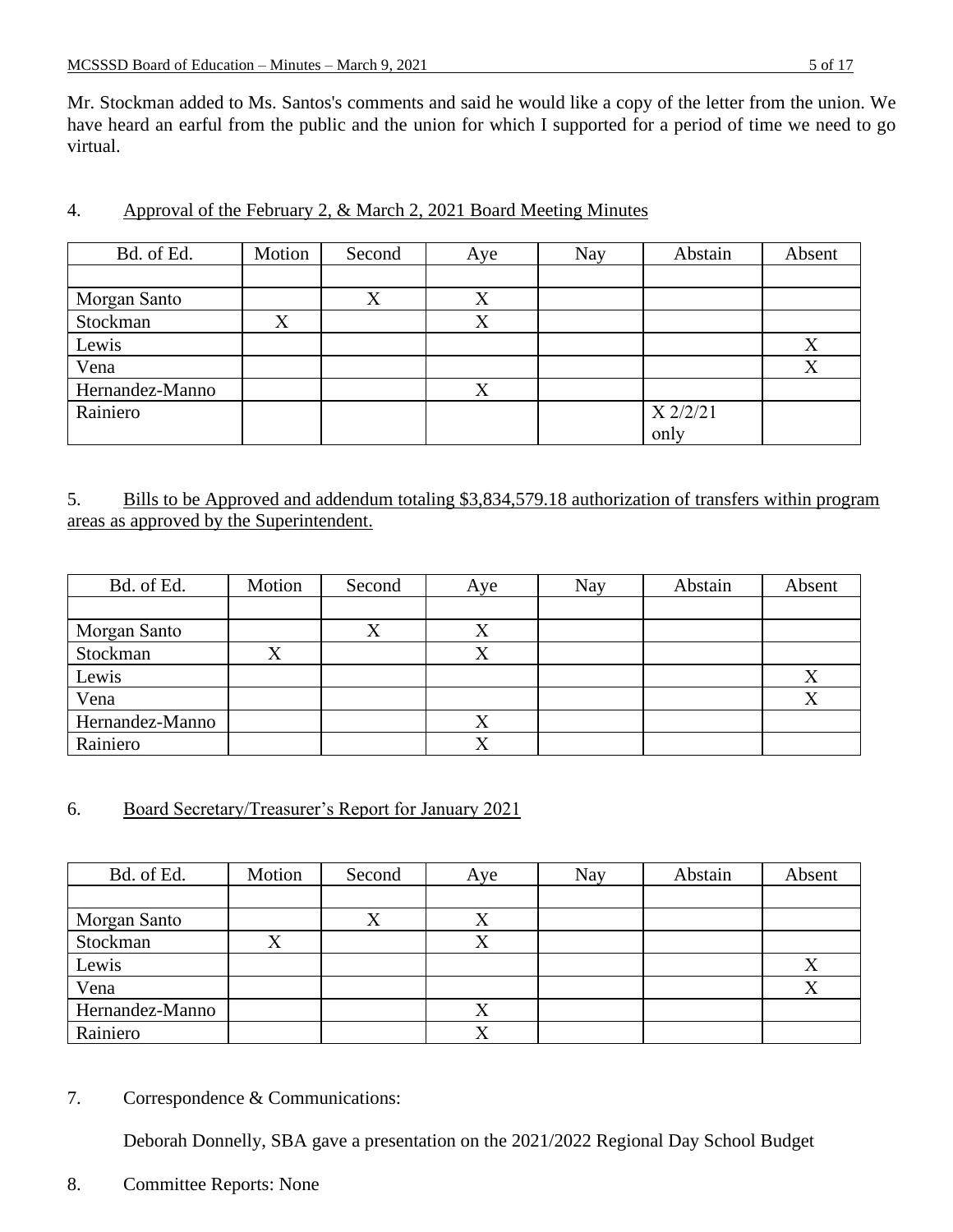### 9. Superintendent's Report:

#### **PERSONNEL:**

Recommend Board approve the following:

• Appointments, Resignations, Leaves, Retirements, etc., and addendum (Attachment 9-A)

| Bd. of Ed.      | Motion | Second | Aye       | <b>Nay</b> | Abstain | Absent |
|-----------------|--------|--------|-----------|------------|---------|--------|
|                 |        |        |           |            |         |        |
| Morgan Santo    |        | △      | $\Lambda$ |            |         |        |
| Stockman        | X      |        |           |            |         |        |
| Lewis           |        |        |           |            |         | X      |
| Vena            |        |        |           |            |         | X      |
| Hernandez-Manno |        |        |           |            |         |        |
| Rainiero        |        |        | $\Lambda$ |            |         |        |

• Professional Employment Agreement between Board of Education for the Mercer County Special Services School District (MCSSSD) and Mercer County Technical Schools (MCTS) and Deborah Donnelly as School Business Administrator/Board Secretary for the period July 1, 2021–June 30, 2024 (Attachment 9-A1)

| Bd. of Ed.      | Motion | Second | Aye       | Nay | Abstain | Absent    |
|-----------------|--------|--------|-----------|-----|---------|-----------|
|                 |        |        |           |     |         |           |
| Morgan Santo    |        |        |           |     |         |           |
| Stockman        |        |        |           |     |         |           |
| Lewis           |        |        |           |     |         | v         |
| Vena            |        |        |           |     |         | $\Lambda$ |
| Hernandez-Manno |        |        | $\Lambda$ |     |         |           |
| Rainiero        |        |        |           |     |         |           |

## **MISCELLANEOUS:**

Recommend Board approve the following:

• Approval to submit application for HRSA Year 2 funds for 2021-2022 Early Hearing Detection and Intervention grant in the amount of \$33,233.00 for Mercer County SCHS to provide Case Management services. Application is due 02/25/2021.

| Bd. of Ed.      | Motion | Second | Aye         | Nay | Abstain | Absent |
|-----------------|--------|--------|-------------|-----|---------|--------|
|                 |        |        |             |     |         |        |
| Morgan Santo    |        |        |             |     |         |        |
| Stockman        |        |        |             |     |         |        |
| Lewis           |        |        |             |     |         | X      |
| Vena            |        |        |             |     |         | X      |
| Hernandez-Manno |        |        | X           |     |         |        |
| Rainiero        |        |        | $\mathbf v$ |     |         |        |
|                 |        |        |             |     |         |        |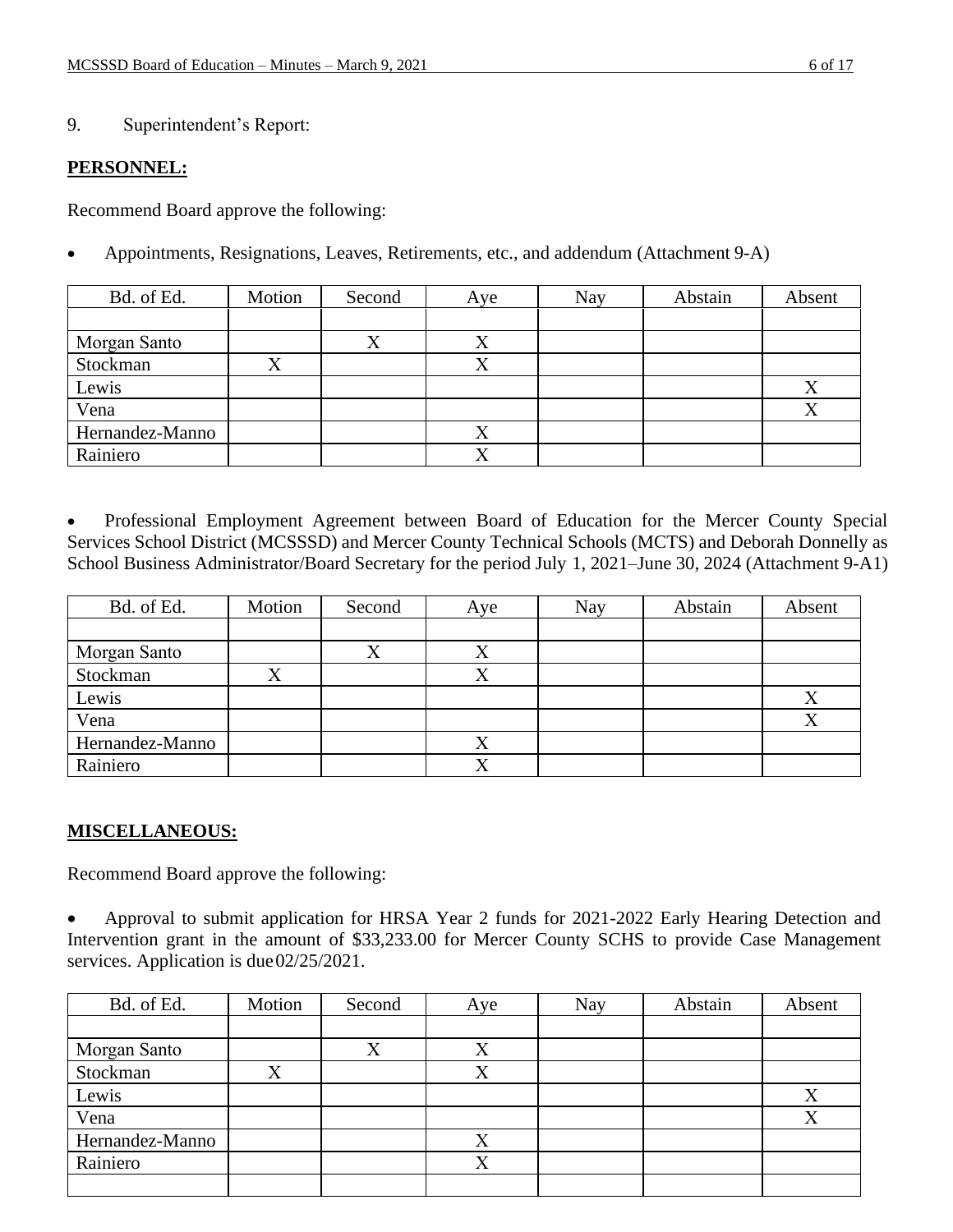• Revised and/or New Policies, Regulations, or By-Laws - First Reading (Attachment 9-B)

**First Reading** -- Revised and/or New Policies, Regulations, or By-Laws

*BYLAWS* NONE

# *POLICIES*

P4125 Employment of Support Staff Members (M) P6360 Political Contributions (M) P8330 Student Records (M)

## *REGULATIONS*

NONE

**Second Reading** -- Revised and/or New Policies, Regulations, or By-Laws *BYLAWS* NONE

*POLICIES* NONE

#### *REGULATIONS* NONE

**Abolished** -- Policies, Regulations, or By-Laws P3431.1 Family Leave (M) P4431.1 Family Leave (M) P3431.3 NJ Family Leave Insurance Program P7430 School Safety (M) R7430 School Safety (M) P2415.01 Academic Standards, Academic Assessments, and Accountability (M) P2415.03 Highly Qualified Teachers (M)

| Bd. of Ed.      | Motion | Second | Aye       | Nay | Abstain | Absent |
|-----------------|--------|--------|-----------|-----|---------|--------|
|                 |        |        |           |     |         |        |
| Morgan Santo    |        |        | Χ         |     |         |        |
| Stockman        | л      |        | $\Lambda$ |     |         |        |
| Lewis           |        |        |           |     |         | X      |
| Vena            |        |        |           |     |         | X      |
| Hernandez-Manno |        |        | X         |     |         |        |
| Rainiero        |        |        | v         |     |         |        |

# **REPORTS:**

Recommend Board approve the following:

• Fire and Security Drill(s) for the month of February 2021 (Attachment 9-C)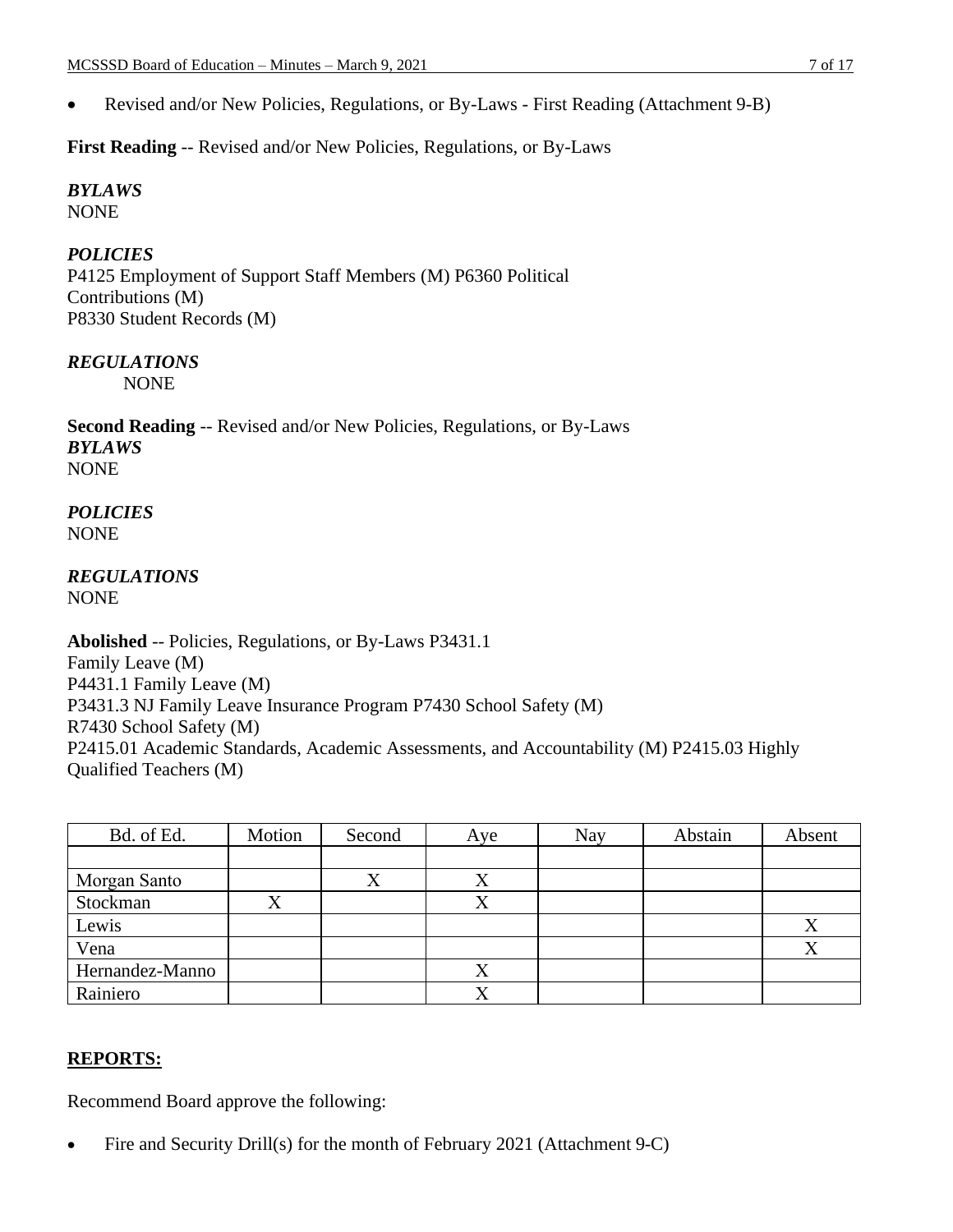| Bd. of Ed.      | Motion | Second | Aye       | Nay | Abstain | Absent |
|-----------------|--------|--------|-----------|-----|---------|--------|
|                 |        |        |           |     |         |        |
| Morgan Santo    |        | ∡      | $\Lambda$ |     |         |        |
| Stockman        |        |        |           |     |         |        |
| Lewis           |        |        |           |     |         | Χ      |
| Vena            |        |        |           |     |         |        |
| Hernandez-Manno |        |        |           |     |         |        |
| Rainiero        |        |        | △         |     |         |        |

• Harassment, Intimidation & Bullying as of February 2021

| <b>Month</b> | <b>Investigations</b> | <b>HIB</b> | <b>Non-HIB</b> |
|--------------|-----------------------|------------|----------------|
| July         |                       |            |                |
| August       |                       |            |                |
| September    |                       |            |                |
| October      |                       |            |                |
| November     |                       |            |                |
| December     |                       |            |                |
| January      |                       |            |                |
| February     |                       |            |                |
| <b>TOTAL</b> |                       |            |                |
|              |                       |            |                |

| Bd. of Ed.      | Motion | Second | Aye | Nay | Abstain | Absent |
|-----------------|--------|--------|-----|-----|---------|--------|
|                 |        |        |     |     |         |        |
| Morgan Santo    |        | Λ      |     |     |         |        |
| Stockman        | Χ      |        |     |     |         |        |
| Lewis           |        |        |     |     |         |        |
| Vena            |        |        |     |     |         |        |
| Hernandez-Manno |        |        | Λ   |     |         |        |
| Rainiero        |        |        | Δ   |     |         |        |

• Enrollment Data as of February 2021

|       | <b>July</b> | Aug | Sep | Oct | <b>Nov</b> | <b>Dec</b> | Jan | Feb | Mar | Apr | May | June |
|-------|-------------|-----|-----|-----|------------|------------|-----|-----|-----|-----|-----|------|
| 2019- | 497         | 498 | 548 | 546 | 546        | 551        | 544 | 559 | 563 | 561 | 561 | 560  |
| 2020  |             |     |     |     |            |            |     |     |     |     |     |      |
| 2020- | 428         | 428 | 496 | 501 | 503        | 505        | 506 | 502 |     |     |     |      |
| 2021  |             |     |     |     |            |            |     |     |     |     |     |      |

|                                 | 01/31/2021 | 02/28/2021 |
|---------------------------------|------------|------------|
| Mercer High School              | 244        | 244        |
| <b>Mercer Elementary School</b> | 194        | 189        |
| <b>Regional Day</b>             |            |            |
| Joseph F. Cappello School       |            |            |
| TOTAL:                          | 506        | 502        |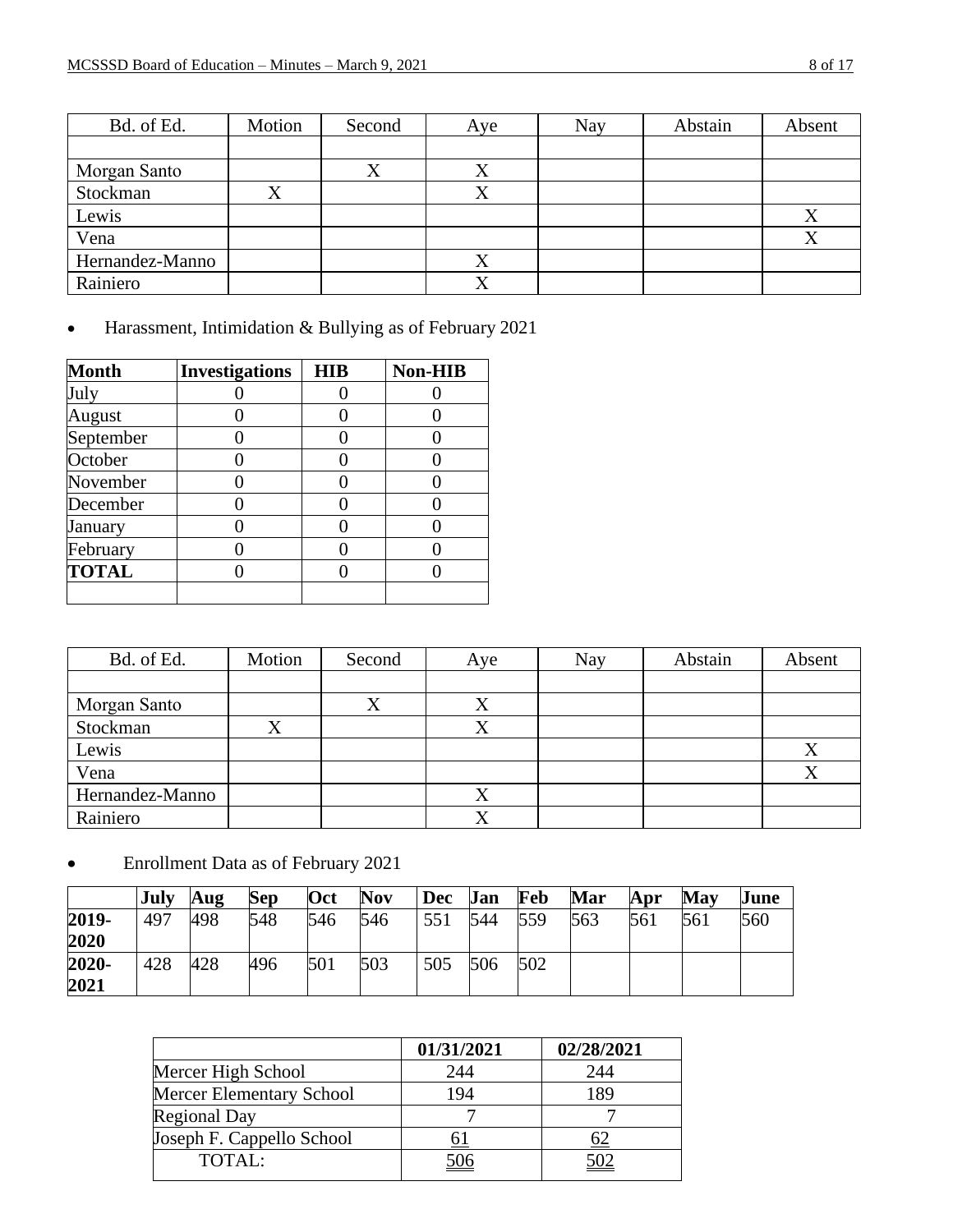| Bd. of Ed.      | Motion | Second | Aye | Nay | Abstain | Absent           |
|-----------------|--------|--------|-----|-----|---------|------------------|
|                 |        |        |     |     |         |                  |
| Morgan Santo    |        |        |     |     |         |                  |
| Stockman        |        |        |     |     |         |                  |
| Lewis           |        |        |     |     |         | Х                |
| Vena            |        |        |     |     |         | $\mathbf v$<br>Δ |
| Hernandez-Manno |        |        |     |     |         |                  |
| Rainiero        |        |        |     |     |         |                  |

#### 11. **NEW BUSINESS**

Recommend Board approve the following:

a. Approve to continue to contract with Frontline Central for the implementation of Frontline Central Software at an annual subscription cost of \$11,805.72 and Absence & Substitute Management and Time & Attendance in the amount of \$14,228.17 and Employee Evaluation Management with Evaluation Frameworks with Danielson 2011/2013 in the amount of \$8,058.33 for a Total of \$34,092.22 beginning July 1, 2021 through June 30, 2022 (Attachment 11-a).

| Bd. of Ed.      | Motion | Second | Aye       | Nay | Abstain | Absent |
|-----------------|--------|--------|-----------|-----|---------|--------|
|                 |        |        |           |     |         |        |
| Morgan Santo    |        |        | $\Lambda$ |     |         |        |
| Stockman        |        |        |           |     |         |        |
| Lewis           |        |        |           |     |         | Χ      |
| Vena            |        |        |           |     |         | X      |
| Hernandez-Manno |        |        |           |     |         |        |
| Rainiero        |        |        |           |     |         |        |

b. Approve the addendum to the contract between Mercer County Special Services School District and the Irvin Raphael Bus Company (Attachment 11-b).

| Bd. of Ed.   | Motion | Second | Aye | <b>Nay</b> | Abstain | Absent |
|--------------|--------|--------|-----|------------|---------|--------|
|              |        |        |     |            |         |        |
| Morgan Santo |        |        |     |            |         |        |
| Stockman     |        |        |     |            |         |        |
| Lewis        |        |        |     |            |         |        |
| Vena         |        |        |     |            |         |        |
| Hernandez-   |        |        |     |            |         |        |
| Manno        |        |        |     |            |         |        |
| Rainiero     |        |        |     |            |         |        |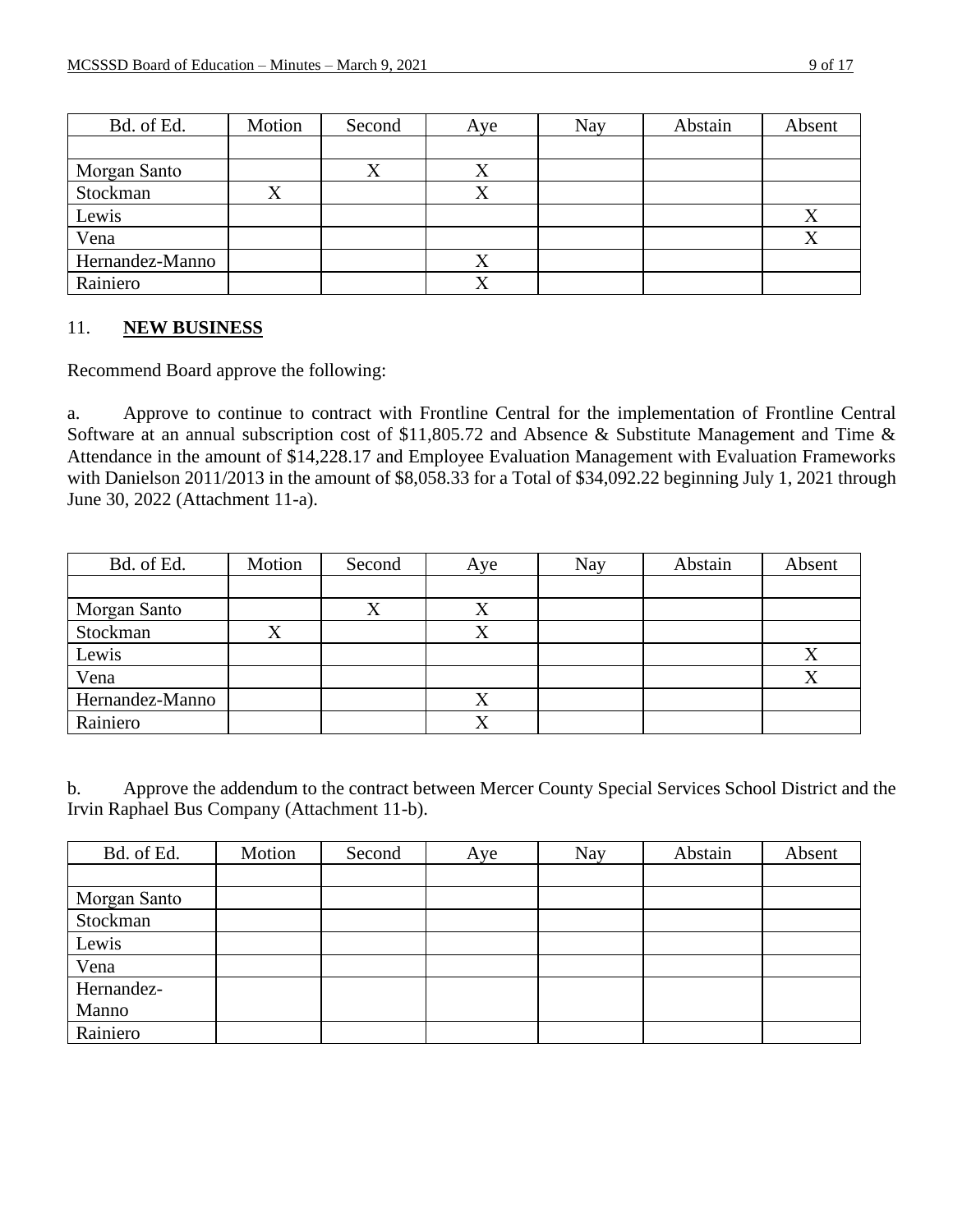c. Approve the addendum to the contract between Mercer County Special Services School District and the George Dapper Bus Company (Attachment 11-c).

| Bd. of Ed.      | Motion | Second    | Aye | <b>Nay</b> | Abstain | Absent    |
|-----------------|--------|-----------|-----|------------|---------|-----------|
|                 |        |           |     |            |         |           |
| Morgan Santo    |        | $\Lambda$ |     |            |         |           |
| Stockman        |        |           |     |            |         |           |
| Lewis           |        |           |     |            |         | Χ         |
| Vena            |        |           |     |            |         | $\Lambda$ |
| Hernandez-Manno |        |           |     |            |         |           |
| Rainiero        |        |           |     |            |         |           |

d. Recommend the Mercer County Special Services School District approve to request proposals for Health Insurance Provider, according to N.J.A.C. 5:34-2.1 et seq. and N.J.S.A. 18A:18A-5(a)(10), as Extraordinary Unspecifiable Services for the 2021/2022 school year.

| Bd. of Ed.      | Motion | Second | Aye                       | Nay | Abstain | Absent |
|-----------------|--------|--------|---------------------------|-----|---------|--------|
|                 |        |        |                           |     |         |        |
| Morgan Santo    |        |        |                           |     |         |        |
| Stockman        |        |        |                           |     |         |        |
| Lewis           |        |        |                           |     |         | X      |
| Vena            |        |        |                           |     |         |        |
| Hernandez-Manno |        |        | $\mathbf{v}$<br>$\Lambda$ |     |         |        |
| Rainiero        |        |        |                           |     |         |        |

e. Approve the Society for the Prevention of Teen Suicide to provide professional development on March 18, 2021. The presentation will be "Trauma-Informed Return to Learn Webinar". All Mercer Elementary School staff members will be provided with ready-to-use techniques. The cost of the half day training not to exceed \$500.

| Bd. of Ed.      | Motion | Second    | Aye | Nay | Abstain | Absent |
|-----------------|--------|-----------|-----|-----|---------|--------|
|                 |        |           |     |     |         |        |
| Morgan Santo    |        | $\Lambda$ | ∡   |     |         |        |
| Stockman        |        |           |     |     |         |        |
| Lewis           |        |           |     |     |         |        |
| Vena            |        |           |     |     |         |        |
| Hernandez-Manno |        |           |     |     |         |        |
| Rainiero        |        |           |     |     |         |        |

f. Approve the presentation "Music Play for All Young Children". Jim Gill will present this virtual workshop. All staff members at Joseph F. Cappello will be provided with Professional Development inservice on May 11, 2021. The cost of the half day training not to exceed \$1,500.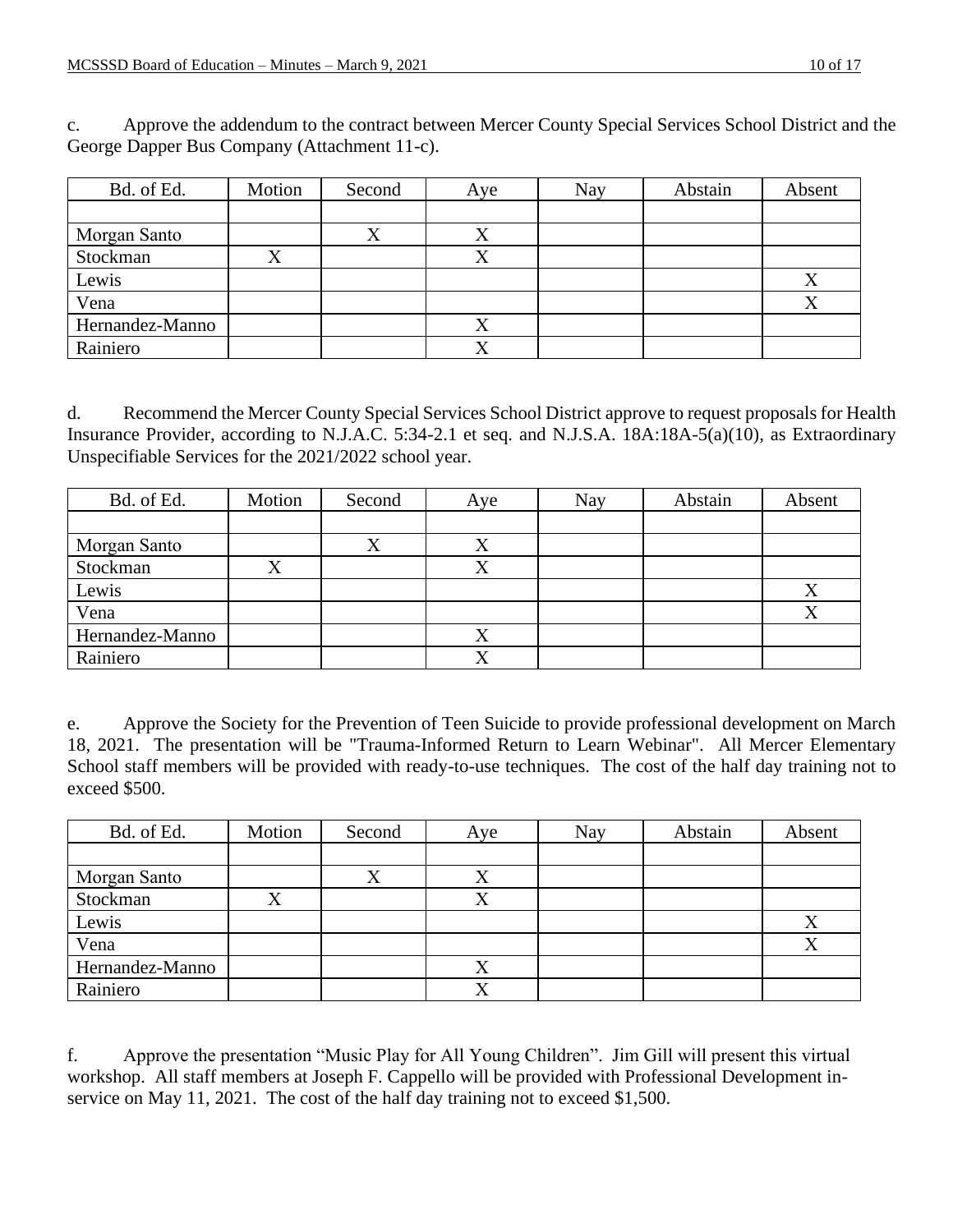| Bd. of Ed.      | Motion | Second    | Aye | Nay | Abstain | Absent |
|-----------------|--------|-----------|-----|-----|---------|--------|
|                 |        |           |     |     |         |        |
| Morgan Santo    |        | $\Lambda$ | ∡   |     |         |        |
| Stockman        |        |           |     |     |         |        |
| Lewis           |        |           |     |     |         | Χ      |
| Vena            |        |           |     |     |         | Λ      |
| Hernandez-Manno |        |           |     |     |         |        |
| Rainiero        |        |           |     |     |         |        |

g. Approve the BusBoss Support Agreement and the Districtpatrol Service & Support Agreements. Effective March 1, 2021 through June 30, 2021 in the amount of \$1,560 and July 1, 2021 through June 30, 2022 in the amount of \$6,240 (Attachment 11-g).

| Bd. of Ed.      | Motion | Second | Aye | Nay | Abstain | Absent |
|-----------------|--------|--------|-----|-----|---------|--------|
|                 |        |        |     |     |         |        |
| Morgan Santo    |        |        |     |     |         |        |
| Stockman        |        |        |     |     |         |        |
| Lewis           |        |        |     |     |         | Λ      |
| Vena            |        |        |     |     |         | ∡      |
| Hernandez-Manno |        |        |     |     |         |        |
| Rainiero        |        |        |     |     |         |        |

h. Approve the affiliation agreement between Mercer County Special Service School District and Mercer County Technical Schools (Attachment 11-h).

| Bd. of Ed.      | Motion | Second | Aye | Nay | Abstain | Absent |
|-----------------|--------|--------|-----|-----|---------|--------|
|                 |        |        |     |     |         |        |
| Morgan Santo    |        |        |     |     |         |        |
| Stockman        |        |        |     |     |         |        |
| Lewis           |        |        |     |     |         | л      |
| Vena            |        |        |     |     |         |        |
| Hernandez-Manno |        |        |     |     |         |        |
| Rainiero        |        |        |     |     |         |        |

i. Approve the affiliation agreement between Mercer County special Services School District and The College of NJ (TCNJ) (Attachment 11-i).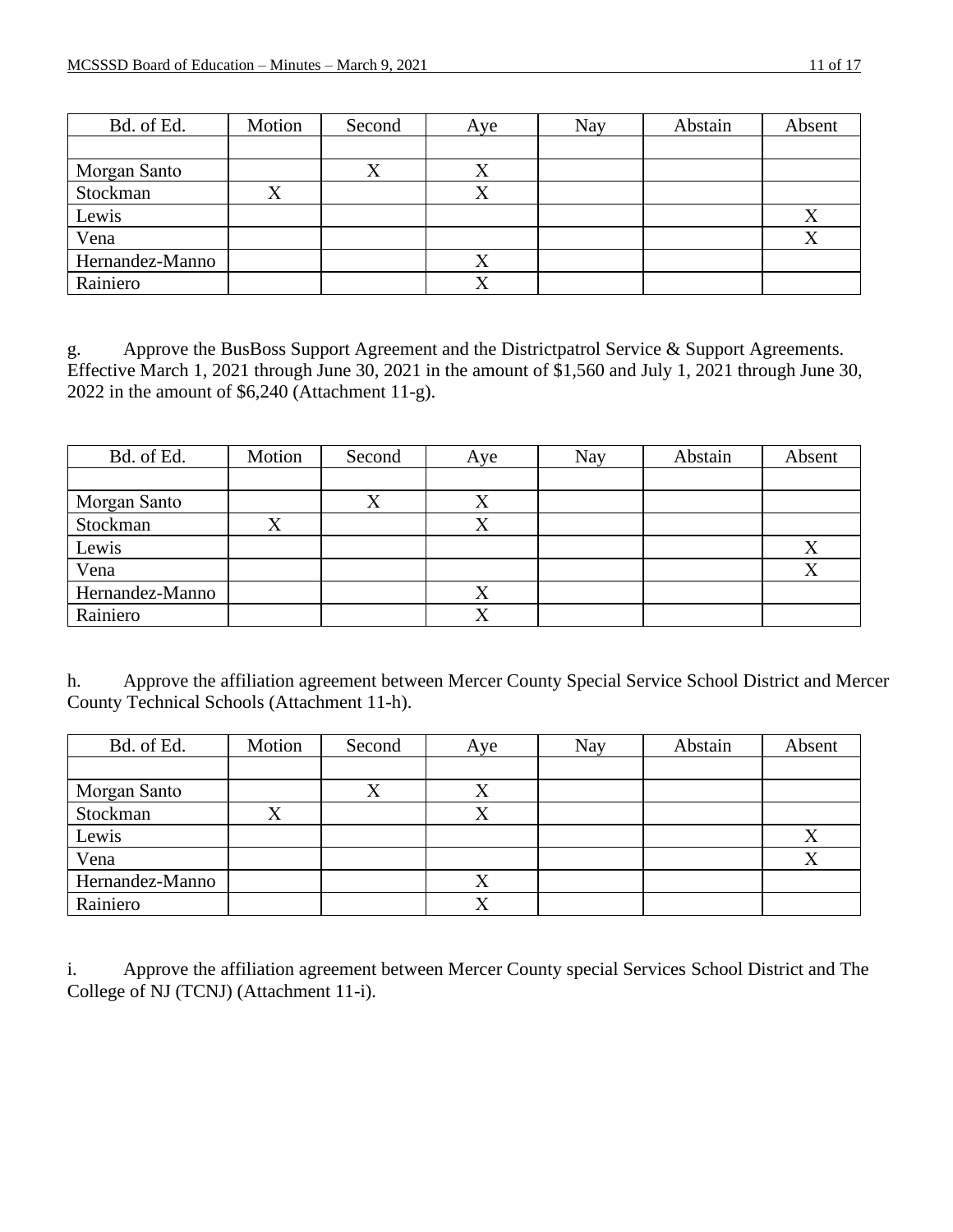| Bd. of Ed.      | Motion | Second | Aye       | Nay | Abstain | Absent |
|-----------------|--------|--------|-----------|-----|---------|--------|
|                 |        |        |           |     |         |        |
| Morgan Santo    |        | Δ      | $\Lambda$ |     |         |        |
| Stockman        |        |        |           |     |         |        |
| Lewis           |        |        |           |     |         | Χ      |
| Vena            |        |        |           |     |         | v      |
| Hernandez-Manno |        |        |           |     |         |        |
| Rainiero        |        |        | △         |     |         |        |

j. Approve personnel consulting services of Lewis Goldstein for the period 2/23/2021 to June 30, 2021 at a rate of \$500 per day; not to exceed \$20,000.

| Bd. of Ed.      | Motion | Second    | Aye       | Nay | Abstain | Absent |
|-----------------|--------|-----------|-----------|-----|---------|--------|
|                 |        |           |           |     |         |        |
| Morgan Santo    |        | $\Lambda$ | $\Lambda$ |     |         |        |
| Stockman        |        |           |           |     |         |        |
| Lewis           |        |           |           |     |         | X      |
| Vena            |        |           |           |     |         | X      |
| Hernandez-Manno |        |           |           |     |         |        |
| Rainiero        |        |           |           |     |         |        |

k. Approve the closeout of Mike's Roofing Incorporated t/a VMG Group for the Roof System Replacement at the Joseph F. Cappello School (Attachment 11-k).

| Bd. of Ed.      | Motion | Second    | Aye       | Nay | Abstain | Absent                   |
|-----------------|--------|-----------|-----------|-----|---------|--------------------------|
|                 |        |           |           |     |         |                          |
| Morgan Santo    |        | $\Lambda$ | $\Lambda$ |     |         |                          |
| Stockman        |        |           |           |     |         |                          |
| Lewis           |        |           |           |     |         | Χ                        |
| Vena            |        |           |           |     |         | $\mathbf v$<br>$\Lambda$ |
| Hernandez-Manno |        |           |           |     |         |                          |
| Rainiero        |        |           |           |     |         |                          |

l. Approve to submit the Regional Day School Budget for the 2021/2022 school year in the amount of \$342,510 to the New Jersey Department of Education (Attachment 11-1).

| Bd. of Ed.      | Motion | Second | Aye | Nay | Abstain | Absent    |
|-----------------|--------|--------|-----|-----|---------|-----------|
|                 |        |        |     |     |         |           |
| Morgan Santo    |        |        |     |     |         |           |
| Stockman        |        |        |     |     |         |           |
| Lewis           |        |        |     |     |         | $\Lambda$ |
| Vena            |        |        |     |     |         |           |
| Hernandez-Manno |        |        |     |     |         |           |
| Rainiero        |        |        |     |     |         |           |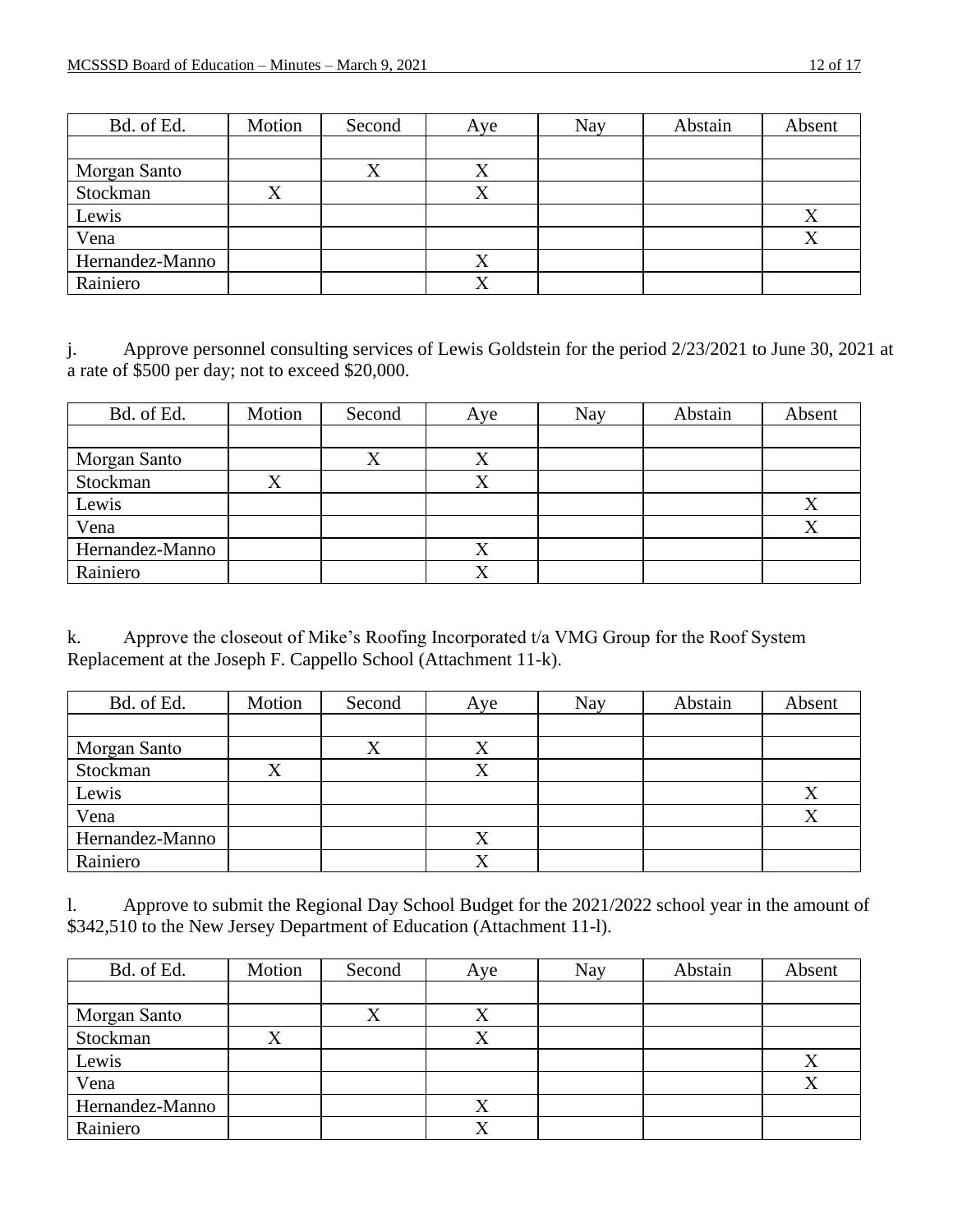m. Approve 48-month Lease with Xerox to replace an inoperable copier in the Administration Copy Room. The Lease payment of \$187.51 per month and Cost per Copy Maintenance are under NJ State Contract G2075, NJ Contract/Blanket #40469 (Attachment 11-m).

| Bd. of Ed.      | Motion | Second    | Aye | Nay | Abstain | Absent |
|-----------------|--------|-----------|-----|-----|---------|--------|
|                 |        |           |     |     |         |        |
| Morgan Santo    |        | $\Lambda$ | ∡   |     |         |        |
| Stockman        |        |           |     |     |         |        |
| Lewis           |        |           |     |     |         | Χ      |
| Vena            |        |           |     |     |         | Λ      |
| Hernandez-Manno |        |           |     |     |         |        |
| Rainiero        |        |           |     |     |         |        |

n. Approval of Transportation Contract(s), Bids, Renewals and Addendum (11-n).

| Bd. of Ed.      | Motion | Second    | Aye | Nay | Abstain | Absent |
|-----------------|--------|-----------|-----|-----|---------|--------|
|                 |        |           |     |     |         |        |
| Morgan Santo    |        | $\Lambda$ | Λ   |     |         |        |
| Stockman        |        |           |     |     |         |        |
| Lewis           |        |           |     |     |         | X      |
| Vena            |        |           |     |     |         | X      |
| Hernandez-Manno |        |           |     |     |         |        |
| Rainiero        |        |           | v   |     |         |        |

# o. Miscellaneous Equipment Disposal List (Attachment 11-o).

| Bd. of Ed.      | Motion | Second | Aye       | Nay | Abstain | Absent |
|-----------------|--------|--------|-----------|-----|---------|--------|
|                 |        |        |           |     |         |        |
| Morgan Santo    |        |        | $\Lambda$ |     |         |        |
| Stockman        |        |        |           |     |         |        |
| Lewis           |        |        |           |     |         | X      |
| Vena            |        |        |           |     |         |        |
| Hernandez-Manno |        |        | Λ         |     |         |        |
| Rainiero        |        |        |           |     |         |        |

p. Approve an anonymous donation of an iPad – Serial Number DMQHWVHHDFHW to be used by a student at the Mercer Elementary School

| Bd. of Ed.      | Motion | Second | Aye | <b>Nay</b> | Abstain | Absent |
|-----------------|--------|--------|-----|------------|---------|--------|
|                 |        |        |     |            |         |        |
| Morgan Santo    |        |        |     |            |         |        |
| Stockman        |        |        |     |            |         |        |
| Lewis           |        |        |     |            |         | v<br>Λ |
| Vena            |        |        |     |            |         | X      |
| Hernandez-Manno |        |        | Λ   |            |         |        |
| Rainiero        |        |        | ∡   |            |         |        |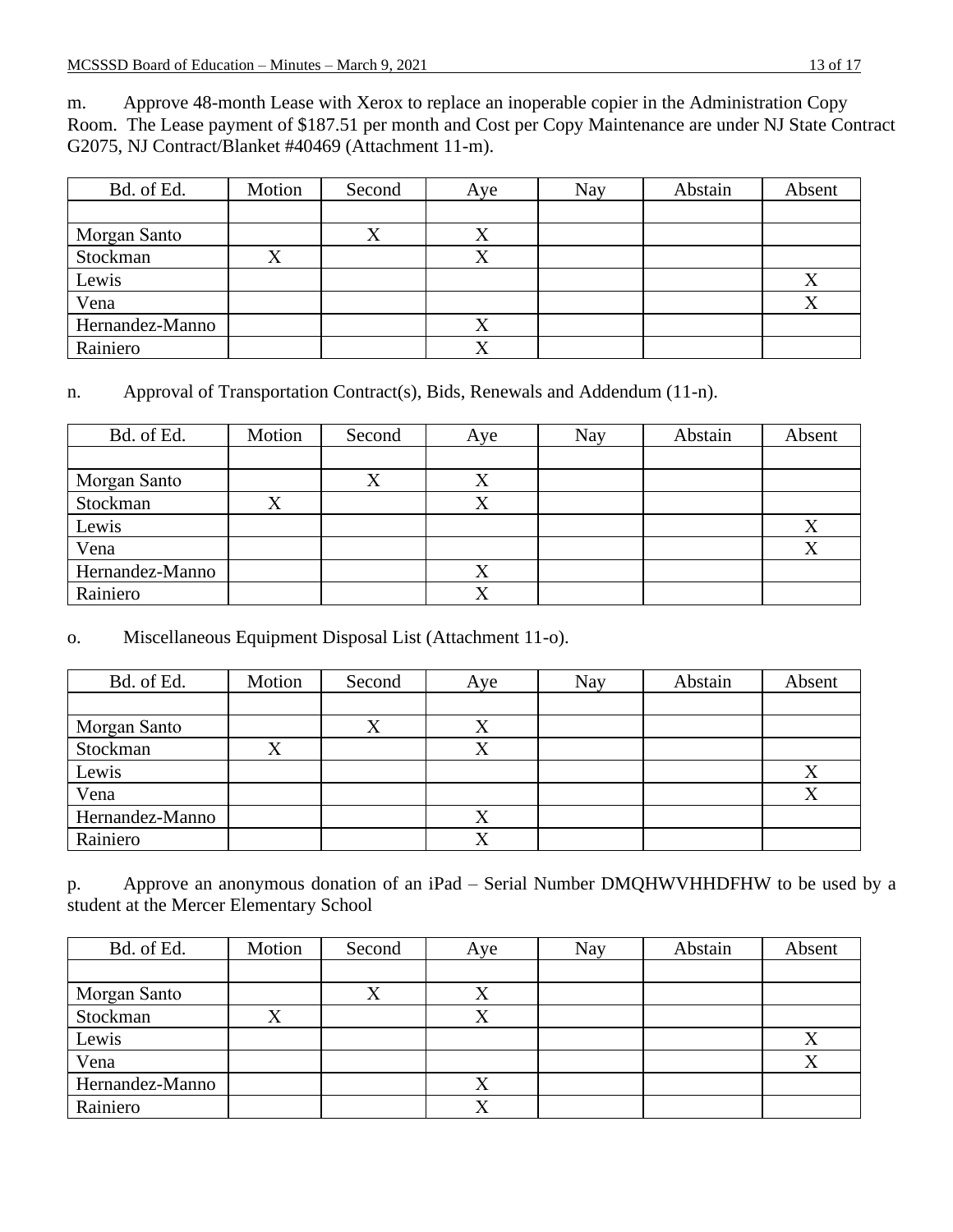### 12. Public Session# 2

Anna Olivero, parent of 9<sup>th</sup> grader at the Mercer High School said our son has been thriving since he has been here. We did not expect COVID and have handled as we have issues since then. Districts around are open, we are not. This is detrimental to our kids. I have had to change my son's medication. This hurts us all not being open. Why? Other districts around with special needs have been in even hybrid. I want my son back in school. Unfortunately, his teacher and one-on-one were let go so there will be another transition back to strangers. All teachers know that. This is difficult for all of us. The fact that as parents we have no idea of your plans, do you? Stop comparing us to Trenton. Other districts are back; we need to be back for our children.

Ms. Rainiero said all your comments are well taken and I understand what you are going through. For clarification two of our board members have been teachers, and 2 of our board members have special needs children of their own, so they do understand where you are coming from. When comparing to other school districts, we have more medically fragile students. We are doing our best.

Tom & Heather Patricelli, parents of son who has been in district since the age of 3 in Early Intervention. We live across the street from a Hamilton school. I am seeing nonverbal kids in regular education. Back when he was diagnosed it was suggested that he go to this school. So many nonverbal kids are being retained in district. New parents walking away in tears are not being taught the way this district can teach. Are we encouraging new young parents to come to this school? If school was closed, you are not going to get enrollment. I have seen projects at other schools. It is very difficult for parents to take kids out to stores. This

school has helped us to take him out in public. We are denying them the ability to learn. Not letting these people work, we are stuck with no brains. I am listening to these kids on the computer and not sure how they're getting anything out of it. We are not helping anybody by keeping the teachers back. Our teachers are great, you do not get this attention at other schools.

Lori Cuddy, Teacher at Mercer High School said I am concerned that on April 19th we are still only offering our students and families two half days per week. We have the time now to rethink this and offer our students more because this is what our students and families need and deserve. After being remote for an entire year we have seen in our students an increase in anxiety and depression, increased behavioral issues, increased seizures, decreased social skills and of course decreased academic skills. Why are we not having our students return to school for full days in April? Of course, it would take some effort in scheduling but that is what we have been doing since the district opened. Creative scheduling to meet the individual needs of our students. These half days only present an issue for our working families. Furthermore, why are we not in the buildings on Wednesdays? Cleaning can be done after the students leave as it was done in the past. If we opened the building on Wednesdays, we could have week one hybrid A week two hybrid B etc., this is what our sending districts have been doing for special needs students since September. I'm asking you to take a good look at scheduling and give our students more time in the schools; this is what they need and deserve.

Ayala Rahimi, Child Study Team, part of our job as CST members is to communicate with sending districts about each student and coordinate and meet for the IEP. The districts are dismayed and angry that we may not be opening for full time in person ESY. The directors have told them to look at alternative placements. These are the professionals that will place students either in our district or elsewhere for the future. Burlington is open. Districts don't want to pay for hybrid ESY. There are 3 MD classes opening in Lawrence and Hopewell. This is just the tip of the iceberg. This will greatly impact our numbers for not only ESY but for the future as well. Staff here at MCSSSD have met and I have not heard one person say we should not go back. By July, anyone who wants the vaccine will have it. The staff is ready to go back to full time in person why isn't administration?

Nick Pappano, Speech Therapist at Mercer Elementary School, I have worked in this district for 42 years. I have worked in every one of our schools over these many years. I would like to ask for a copy of "the list of things" that Dr. Schneider has done to market our district. MCSSSD still does not have proper signage even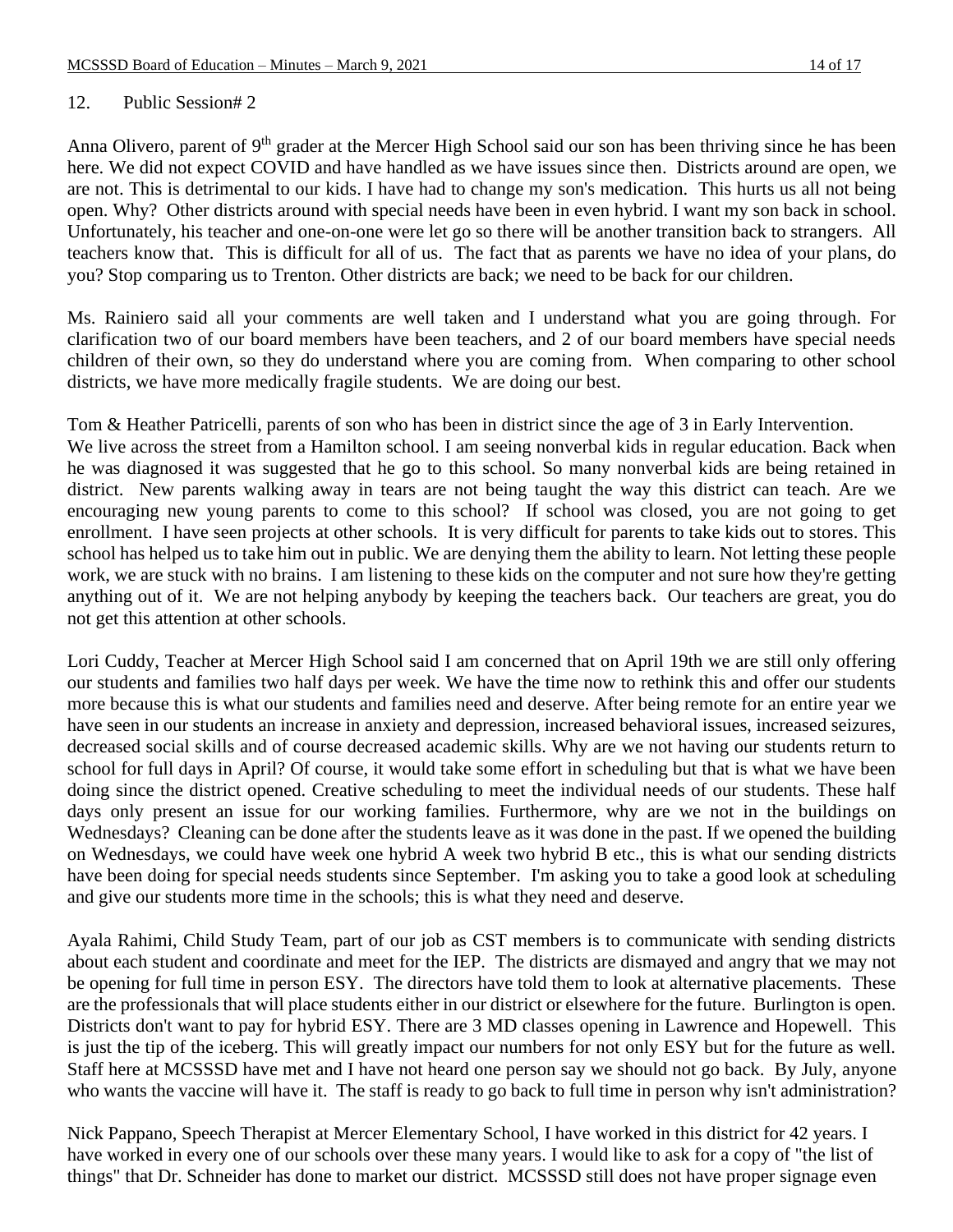after trying to get this approved by the BOE and Dr. Schneider. Ms. Rainiero, BOE President mentioned that we have medically fragile students in our schools. Burlington County Special Services School District is in session (schools open) with students who have severe medical issues.

Ms. Rainiero asked Dr. Kim to make the marketing plans available to staff.

Dr. Schneider said we have been reporting it at Board Meetings.

Michele Carmignani, Social Worker at Mercer High School, for the past 23 years. First, I would like to thank all of the parents that spoke tonight and the union for all of their hard work. I would also like to thank M.s Morgan Santo and Mr. Stockman. I appreciate how you listened and showed compassion to our students, their families and our staff. We feel like you heard our concerns. In addition, I would like to comment on the elimination of the SAC position at the high school. At this time, our SAC provides individual counseling for 34 students in addition to her other duties. Who will be taking on her responsibilities? The high school CST has already been working this year without having replaced a CST who retired last year. We have taken on additional classes and student and family needs during a pandemic. We cannot meet the needs of the 34 students that will lose their counselor, due to the elimination of the SAC position.

Ms. Rainiero responded Mercer County Special Services School District will be exploring an outreach to take on SAC services. More to follow.

Lisa Pusillo, Teacher at the Joseph Cappello School. First, I would like to tell the parents that I feel your pain and sympathize with you. The staff wants to get back to school physically as we know that we need to be with our beloved students to be as effective as possible. We chose to work with special needs children and are very dedicated to the children and our jobs- we put our heart and soul into our jobs every day. We, the staff, make a difference and that's what keeps us at the district.

I would like to share, for those of you who were not familiar with the district back then what it was like when I became a teacher here 15 years ago around the time Dr. Schneider was appointed to be our Superintendent. At that time, we had an entire behavioral school called Regional Day. Our classrooms in the other 3 schools were full. The district was thriving.

I have seen a decline in our district ever since. We have a lack of leadership, support, communication, strategic planning, and marketing. I was a member of the last marketing committee and we were working on a video before the pandemic. We thought if we could market to the young population, then we could keep the children with us. That's the only marketing project that I know of in recent years. We never see board members or upper administrators visiting our schools. Our doors are open, but how can you understand us if you don't even know what goes on in our schools? I think possibly people would be more invested in our district if they were elected and not appointed. Our staff is dedicated but can't do anything if not heard by the decision makers. Without communication from the top down, we can't do anything, and we feel helpless. That's why we had to do what is right. The "no confidence" vote percentage is astonishing, but Brian Hughes who oversees our district does not seem to care either as he doesn't even attend most of the county meetings. Where is his support? I am so deeply saddened and disheartened by this entire situation. Thank you.

Mr. Stockman responded by saying I would love to speak to the staff but not at this meeting. I am hearing troubling stats and I intend to explore and question further these people. This evening has gone further than past meetings.

Jeanine Cular thanked Mr. Stockman for his support. I said I've been in the district for 21 years and I can say that it finally feels like we are being heard and that his support is welcome and appreciated more than anyone could know. I piggy backed on what Nick Pappano said about the list of marketing strategies that Ms. Rainiero referred to as having been implemented by our district. Ms. Cular request to also see this list for clarification because after being on numerous marketing committees made up of co-workers, over the years...our hard work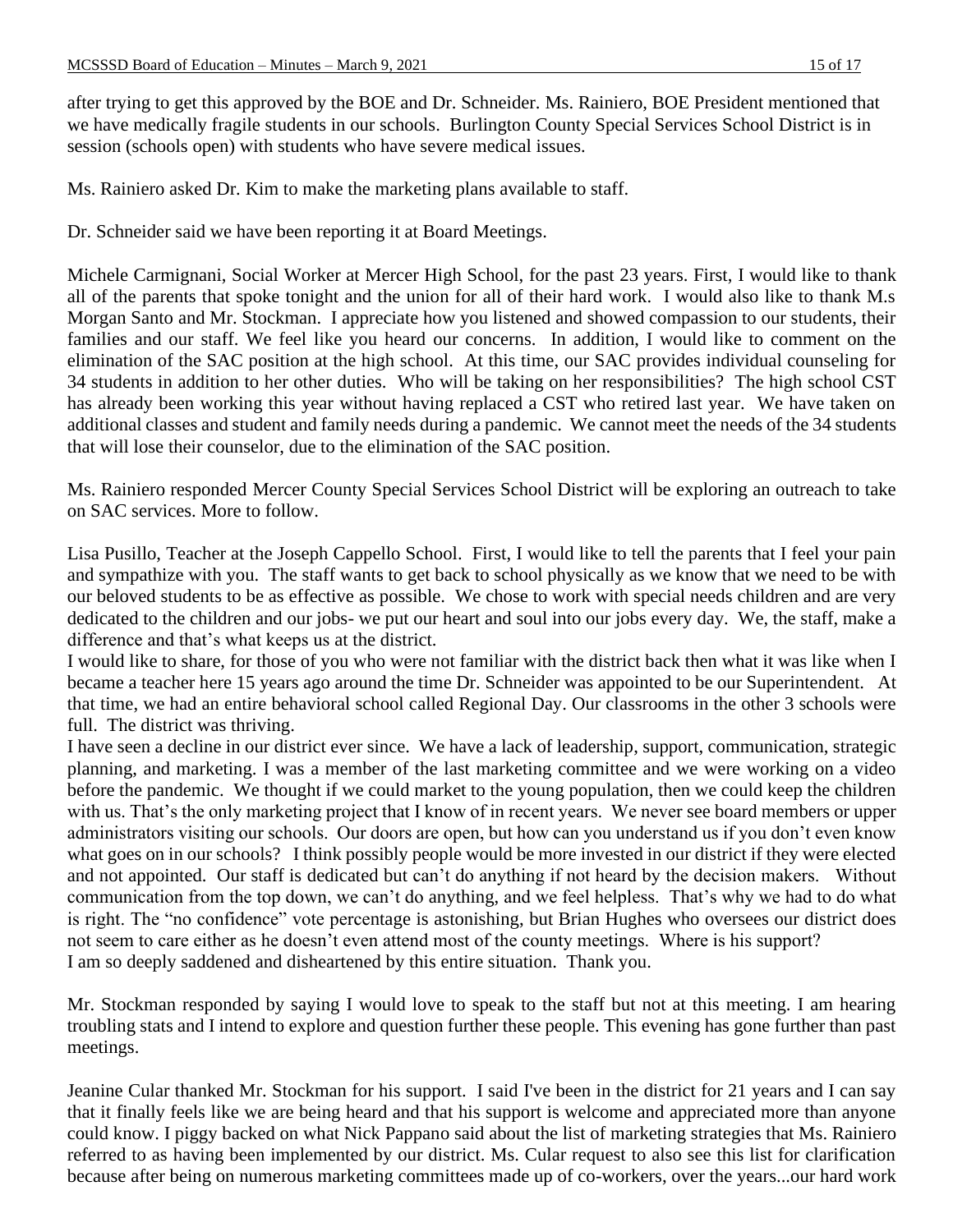always got turned in/suggested to administration and then it stopped and went nowhere, not being implemented or further discussed. I also said that Dr Schneider stated that we do not market our district at a recent County Commissioners meeting so it seemed as if her statement contradicted the list that Ms. Rainiero mentioned that she has seen.

Karen Burke, MHS Nurse asked to follow up on the SAC position and if this service will be providing counseling? What is the cost difference?

Ms. Rainiero said you will hear more about it in April.

Vance Bachman, Teacher at Mercer Elementary School. I have worked for Mercer County Special Services School District for over 20 years. Many of the staff, myself included, are struck by the irony of the situation we currently find ourselves in. We are all hearing news reports on a daily basis from across the country that there are teachers' unions fighting against returning to school for in-person instruction. However, in Mercer County Special Services School District, the opposite is occurring. Our instructional staff, our teachers, therapists, case managers, behavior specialists, behavior support teams, and paraprofessionals recognize the great importance of opening our school buildings for in person instruction. In contrast, it seems that the school administration does not recognize the urgency of this matter, and how crucially important it is for our students to be back in school for in-person learning as soon as possible. I think it bears repeating so it is clear to our school community and the community at large: while many unions across the country are fighting against teachers and students returning to the classroom, the educators and therapists of Mercer County Special Services are pushing to return to school so we can work with our students in person. We ask the board and district administration, please, do not delay the hybrid reopening again. In addition, it's important to note as caring, dedicated educators, we absolutely recognize the seriousness of the pandemic, but we also see that many school districts across our county, state, and country have successfully and safely remained open for full day in person instruction during this difficult time. Please give us the same opportunity to provide safe in school educational and therapeutic services, which are so critical for the wellbeing of our students and their families. Thank you for your time and consideration.

Ms. Rainiero said we do realize the importance of returning to school. We are trying to do it in the safest way possible we will take all comments and speak to administration and do the best we can. Thank you.

## 13. Adjournment:

| All in Favor:   | Nays:<br>Ayes: |        |     | Abstain:   | Time:   | 6:10 PM |
|-----------------|----------------|--------|-----|------------|---------|---------|
|                 |                |        |     |            |         |         |
| Bd. of Ed.      | Motion         | Second | Aye | <b>Nay</b> | Abstain | Absent  |
| Morgan Santo    |                | X      | X   |            |         |         |
| Stockman        | X              |        | X   |            |         |         |
| Lewis           |                |        |     |            |         | X       |
| Vena            |                |        |     |            |         | X       |
| Hernandez-Manno |                |        | X   |            |         |         |
| Rainiero        |                |        | X   |            |         |         |